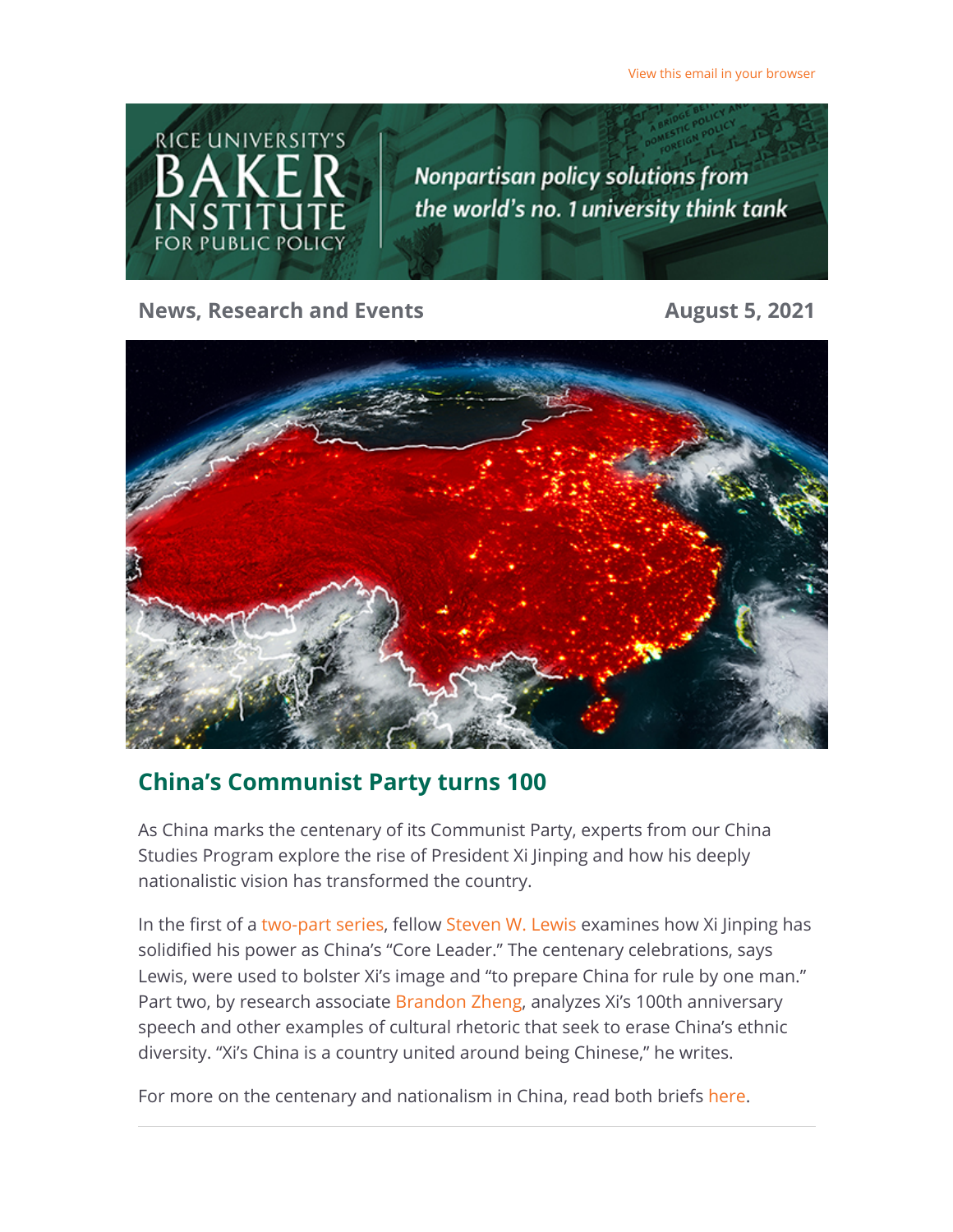### **Beyond the headlines**



#### **[On vaccines, Biden battles a](https://riceconnect.rice.edu/page.redir?target=https%3a%2f%2fwww.thedailybeast.com%2fbiden-battles-a-triple-headed-monster-on-vaccines&srcid=242194&srctid=1&erid=37740dbd-3a1a-4a13-b3bc-74714d0acda2&trid=37740dbd-3a1a-4a13-b3bc-74714d0acda2) triple-headed obstacle**

The anti-vaccine movement has expanded and globalized into an "anti[science ... empire," writes fellow Peter](https://riceconnect.rice.edu/page.redir?target=https%3a%2f%2fwww.bakerinstitute.org%2fexperts%2fpeter-j-hotez%2f&srcid=242194&srctid=1&erid=37740dbd-3a1a-4a13-b3bc-74714d0acda2&trid=37740dbd-3a1a-4a13-b3bc-74714d0acda2) Hotez, and the Biden administration will need to take on its three heads: state actors, anti-science organizations and conservative news outlets.

Read Hotez's op-ed in the [Daily Beast](https://riceconnect.rice.edu/page.redir?target=https%3a%2f%2fwww.thedailybeast.com%2fbiden-battles-a-triple-headed-monster-on-vaccines&srcid=242194&srctid=1&erid=37740dbd-3a1a-4a13-b3bc-74714d0acda2&trid=37740dbd-3a1a-4a13-b3bc-74714d0acda2).



#### **[A move toward justice, or](https://riceconnect.rice.edu/page.redir?target=https%3a%2f%2fwww.bakerinstitute.org%2ffiles%2f17550%2f&srcid=242194&srctid=1&erid=37740dbd-3a1a-4a13-b3bc-74714d0acda2&trid=37740dbd-3a1a-4a13-b3bc-74714d0acda2) political theater?**

Last Sunday, Mexico held a national referendum on whether five expresidents should be tried on corruption charges. But with its vague phrasing and low voter turnout, what [did the referendum accomplish? A new](https://riceconnect.rice.edu/page.redir?target=https%3a%2f%2fwww.bakerinstitute.org%2ffiles%2f17550%2f&srcid=242194&srctid=1&erid=37740dbd-3a1a-4a13-b3bc-74714d0acda2&trid=37740dbd-3a1a-4a13-b3bc-74714d0acda2) issue brief from nonresident scholar [Stephen Morris](https://riceconnect.rice.edu/page.redir?target=https%3a%2f%2fwww.bakerinstitute.org%2fexperts%2fstephen-morris%2f&srcid=242194&srctid=1&erid=37740dbd-3a1a-4a13-b3bc-74714d0acda2&trid=37740dbd-3a1a-4a13-b3bc-74714d0acda2) explores the meaning and language of corruption in modern politics.

**"The violent water crisis in Iran's Khuzestan region flashes warning signs for other regions in Iran, as well as India, China, the Nile and Mekong River basins, and also the United States — including Texas."**

> [Gabriel Collins,](https://riceconnect.rice.edu/page.redir?target=https%3a%2f%2fwww.bakerinstitute.org%2fexperts%2fgabe-collins%2f&srcid=242194&srctid=1&erid=37740dbd-3a1a-4a13-b3bc-74714d0acda2&trid=37740dbd-3a1a-4a13-b3bc-74714d0acda2) Baker Botts Fellow in Energy & Environmental Regulatory Affairs, [Rice University News](https://riceconnect.rice.edu/page.redir?target=http%3a%2f%2fnews.rice.edu%2f2021%2f08%2f03%2firans-water-crisis-is-a-warning-for-the-us-2%2f&srcid=242194&srctid=1&erid=37740dbd-3a1a-4a13-b3bc-74714d0acda2&trid=37740dbd-3a1a-4a13-b3bc-74714d0acda2)

### **New on the Baker Institute Blog**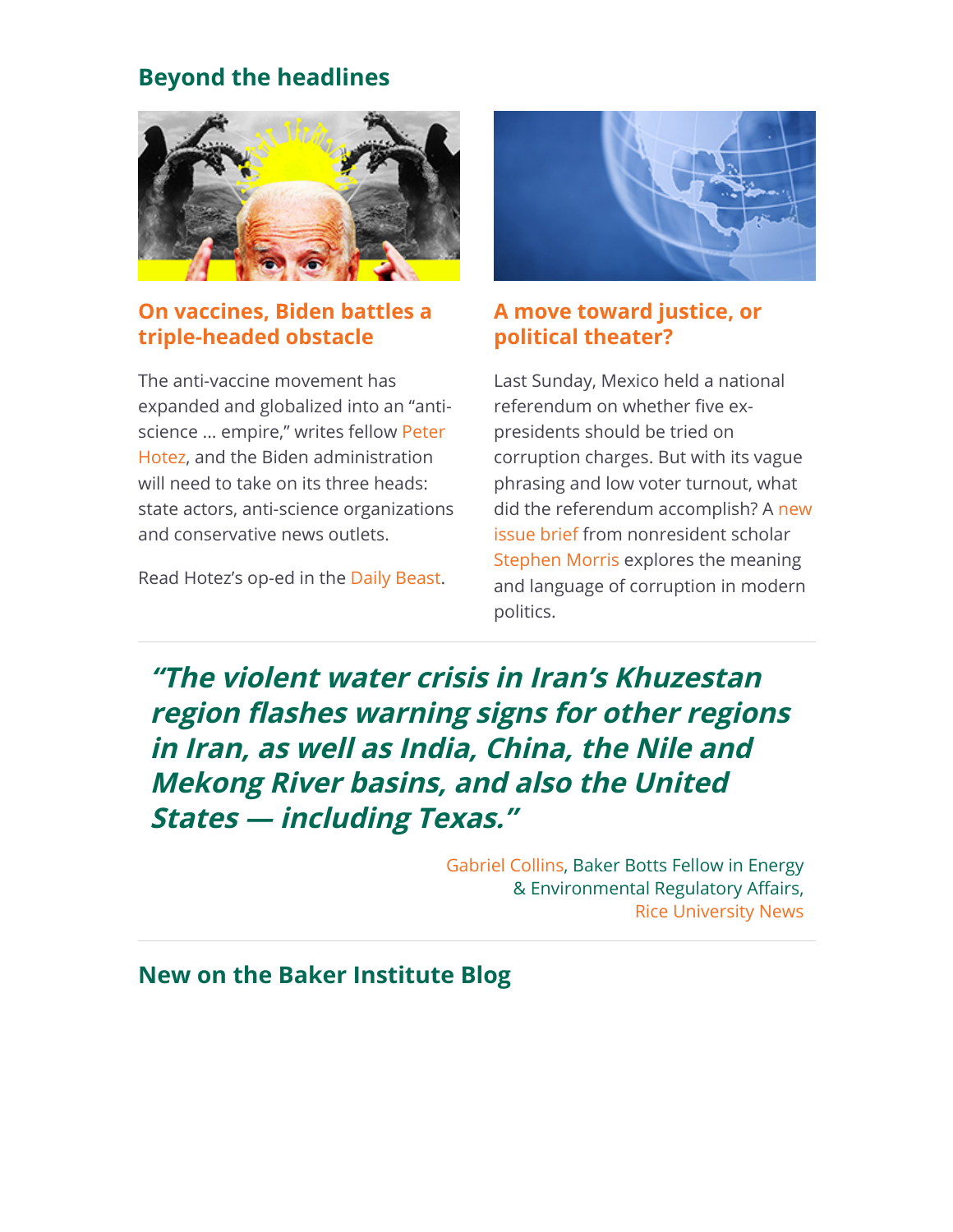

**[A circular economy does not necessarily translate to](https://riceconnect.rice.edu/page.redir?target=https%3a%2f%2fbakerinstituteblog.blogs.rice.edu%2f2021%2f08%2f03%2fa-circular-economy-does-not-necessarily-translate-to-sustainability%2f&srcid=242194&srctid=1&erid=37740dbd-3a1a-4a13-b3bc-74714d0acda2&trid=37740dbd-3a1a-4a13-b3bc-74714d0acda2) sustainability.** Circular economy (CE) principles are gaining momentum, and are oftentimes used in conjunction or synonymously with the term "sustainability." However, although there is a relationship between sustainability and a CE, these two concepts are vastly distinct. Read more from fellow [Rachel A. Meidl](https://riceconnect.rice.edu/page.redir?target=https%3a%2f%2fwww.bakerinstitute.org%2fexperts%2frachel-a-meidl%2f&srcid=242194&srctid=1&erid=37740dbd-3a1a-4a13-b3bc-74714d0acda2&trid=37740dbd-3a1a-4a13-b3bc-74714d0acda2) in the [Baker Institute Blog](https://riceconnect.rice.edu/page.redir?target=https%3a%2f%2fbakerinstituteblog.blogs.rice.edu%2f2021%2f08%2f03%2fa-circular-economy-does-not-necessarily-translate-to-sustainability%2f&srcid=242194&srctid=1&erid=37740dbd-3a1a-4a13-b3bc-74714d0acda2&trid=37740dbd-3a1a-4a13-b3bc-74714d0acda2), via [Forbes.](https://riceconnect.rice.edu/page.redir?target=https%3a%2f%2fwww.forbes.com%2fsites%2fthebakersinstitute%2f2021%2f08%2f03%2fa-circular-economy-does-not-necessarily-translate-to-sustainability%2f%3fsh%3d7c4f88ab61a7&srcid=242194&srctid=1&erid=37740dbd-3a1a-4a13-b3bc-74714d0acda2&trid=37740dbd-3a1a-4a13-b3bc-74714d0acda2)



**[Shale production stays afloat ... for now.](https://riceconnect.rice.edu/page.redir?target=https%3a%2f%2fbakerinstituteblog.blogs.rice.edu%2f2021%2f08%2f02%2fducs-down-has-made-shales-post-covid-bed-softer-so-far%2f&srcid=242194&srctid=1&erid=37740dbd-3a1a-4a13-b3bc-74714d0acda2&trid=37740dbd-3a1a-4a13-b3bc-74714d0acda2)** U.S. shale producers have helped sustain production by feathering their beds with "DUCs down" — their large inventory of drilled-but-uncompleted wells. Could they exhaust the DUCs? What then? Energy fellow [Mark Finley](https://riceconnect.rice.edu/page.redir?target=https%3a%2f%2fwww.bakerinstitute.org%2fexperts%2fmark-finley%2f&srcid=242194&srctid=1&erid=37740dbd-3a1a-4a13-b3bc-74714d0acda2&trid=37740dbd-3a1a-4a13-b3bc-74714d0acda2) explains on the [Baker Institute Blog](https://riceconnect.rice.edu/page.redir?target=https%3a%2f%2fbakerinstituteblog.blogs.rice.edu%2f2021%2f08%2f02%2fducs-down-has-made-shales-post-covid-bed-softer-so-far%2f&srcid=242194&srctid=1&erid=37740dbd-3a1a-4a13-b3bc-74714d0acda2&trid=37740dbd-3a1a-4a13-b3bc-74714d0acda2), via [Forbes.](https://riceconnect.rice.edu/page.redir?target=https%3a%2f%2fwww.forbes.com%2fsites%2fthebakersinstitute%2f2021%2f08%2f02%2fducs-down-has-made-shales-post-covid-bed-softerso-far%2f%3fsh%3d1bcc45b359f9&srcid=242194&srctid=1&erid=37740dbd-3a1a-4a13-b3bc-74714d0acda2&trid=37740dbd-3a1a-4a13-b3bc-74714d0acda2)



**[Mexico's prisoner release: A cause for concern?](https://riceconnect.rice.edu/page.redir?target=https%3a%2f%2fbakerinstituteblog.blogs.rice.edu%2f2021%2f07%2f30%2fmexico-plans-a-prisoner-release-should-the-u-s-worry%2f&srcid=242194&srctid=1&erid=37740dbd-3a1a-4a13-b3bc-74714d0acda2&trid=37740dbd-3a1a-4a13-b3bc-74714d0acda2)** With Mexico planning to free potentially thousands of federal prisoners, will the U.S. be affected? Nonresident fellow [Gary Hale](https://riceconnect.rice.edu/page.redir?target=https%3a%2f%2fwww.bakerinstitute.org%2fexperts%2fgary-j-hale%2f&srcid=242194&srctid=1&erid=37740dbd-3a1a-4a13-b3bc-74714d0acda2&trid=37740dbd-3a1a-4a13-b3bc-74714d0acda2) [blogs on](https://riceconnect.rice.edu/page.redir?target=https%3a%2f%2fblog.bakerinstitute.org%2f2021%2f07%2f30%2fmexico-plans-a-prisoner-release-should-the-u-s-worry%2f&srcid=242194&srctid=1&erid=37740dbd-3a1a-4a13-b3bc-74714d0acda2&trid=37740dbd-3a1a-4a13-b3bc-74714d0acda2) why Mexico's President López Obrador is wielding a "double-edged sword" with the move.

### **Support the Baker Institute with gifts of securities**



Consider a gift of securities to support the critical work of the Baker Institute. Securities — appreciated stocks, bonds and mutual funds — make an impact and are easy to give. They may be used to join the [Roundtable](https://riceconnect.rice.edu/page.redir?target=https%3a%2f%2fwww.bakerinstitute.org%2fjoin-the-baker-roundtable%2f&srcid=242194&srctid=1&erid=37740dbd-3a1a-4a13-b3bc-74714d0acda2&trid=37740dbd-3a1a-4a13-b3bc-74714d0acda2) or support the institute's research centers and programs, or may be a part of legacy gifts. Email [Leah Gross](https://riceconnect.rice.edu/page.redir?target=https%3a%2f%2fwww.bakerinstitute.org%2fstaff%2fleah-gross%2f&srcid=242194&srctid=1&erid=37740dbd-3a1a-4a13-b3bc-74714d0acda2&trid=37740dbd-3a1a-4a13-b3bc-74714d0acda2) at [leah.gross@rice.edu](mailto:leah.gross@rice.edu) or call [713.348.2977](tel:713.348.2977) to learn more.